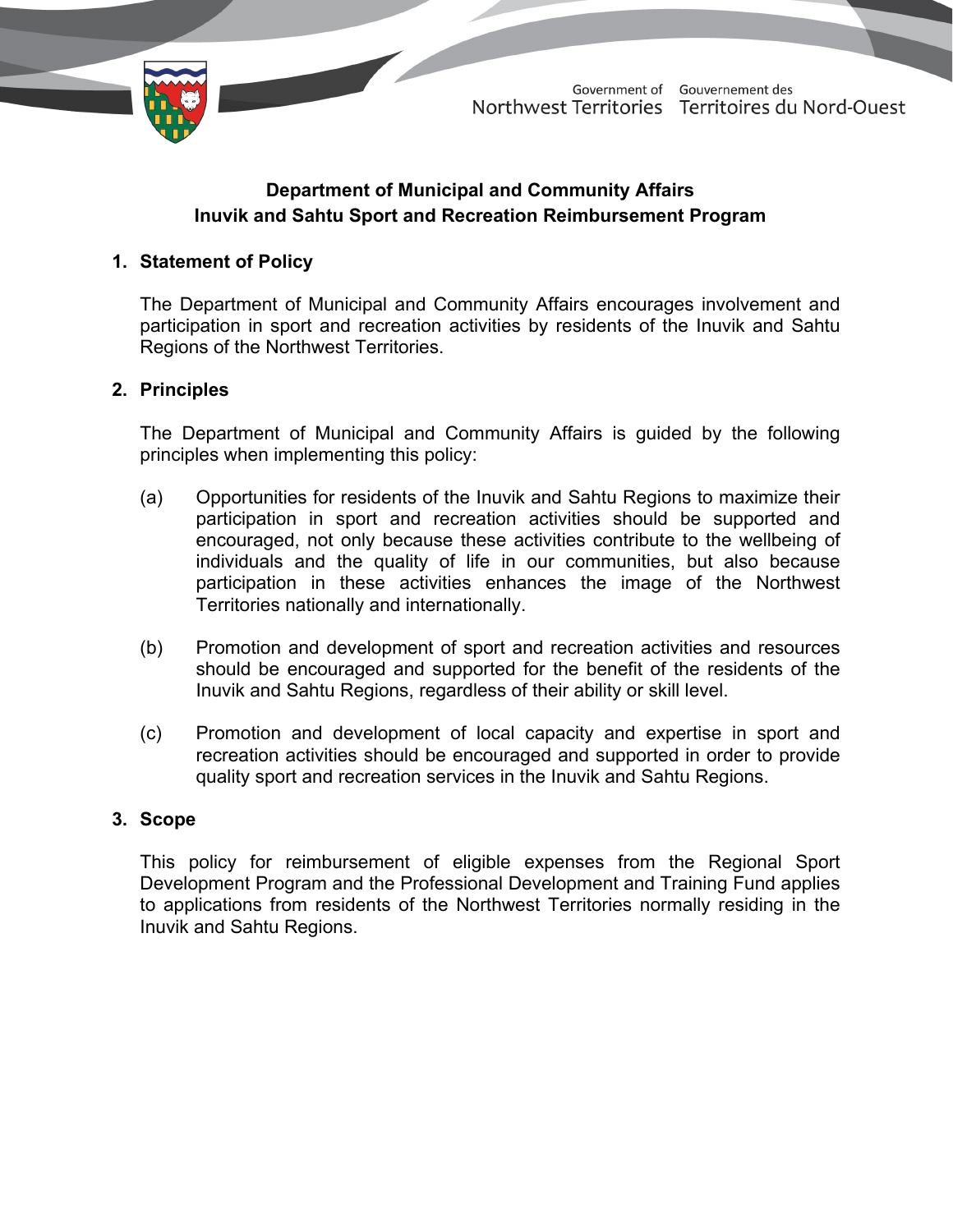

## **4. Definitions**

The following terms apply to this policy:

Professional Development and Training Fund – The purpose of the Professional Development and Training Fund is to build capacity and expertise in order to provide quality recreation services in the Inuvik and Sahtu Regions. The Professional Development and Training Fund provides reimbursement of eligible expenses for individuals from a Community Government who wish to participate in professional development and training courses.

Regional Sport Development Program – The Regional Sport Development Program provides reimbursement of eligible expenses to athletes and coaches to improve participation in physical activity and sporting events, leading to positive, healthy lifestyles. The Regional Sport Development Program supports activities such as camps, clinics, competitions, and other programs contributing to the development of sport and recreation.

Resident of the Northwest Territories – any individual who has made their home in the Northwest Territories for a period of at least one year.

Youth – Residents of the Northwest Territories under the age of twenty-five (25).

### **5. Authority and Accountability**

(1) General

This policy is issued in accordance with Financial Management Board direction to delegate to Ministers authority to establish grants and contribution programs. Authority and accountability is further defined in Financial Administration Manual directives 1901, 1902, 1903 and 1904 and as follows:

(a) Minister

The Minister of Municipal and Community Affairs (the Minister) is accountable to the Financial Management Board for the implementation of this policy.

(b) Deputy Minister

The Deputy Minister of Municipal and Community Affairs (the Deputy Minister) is accountable to the Minister and responsible to the Minister for the administration of this policy.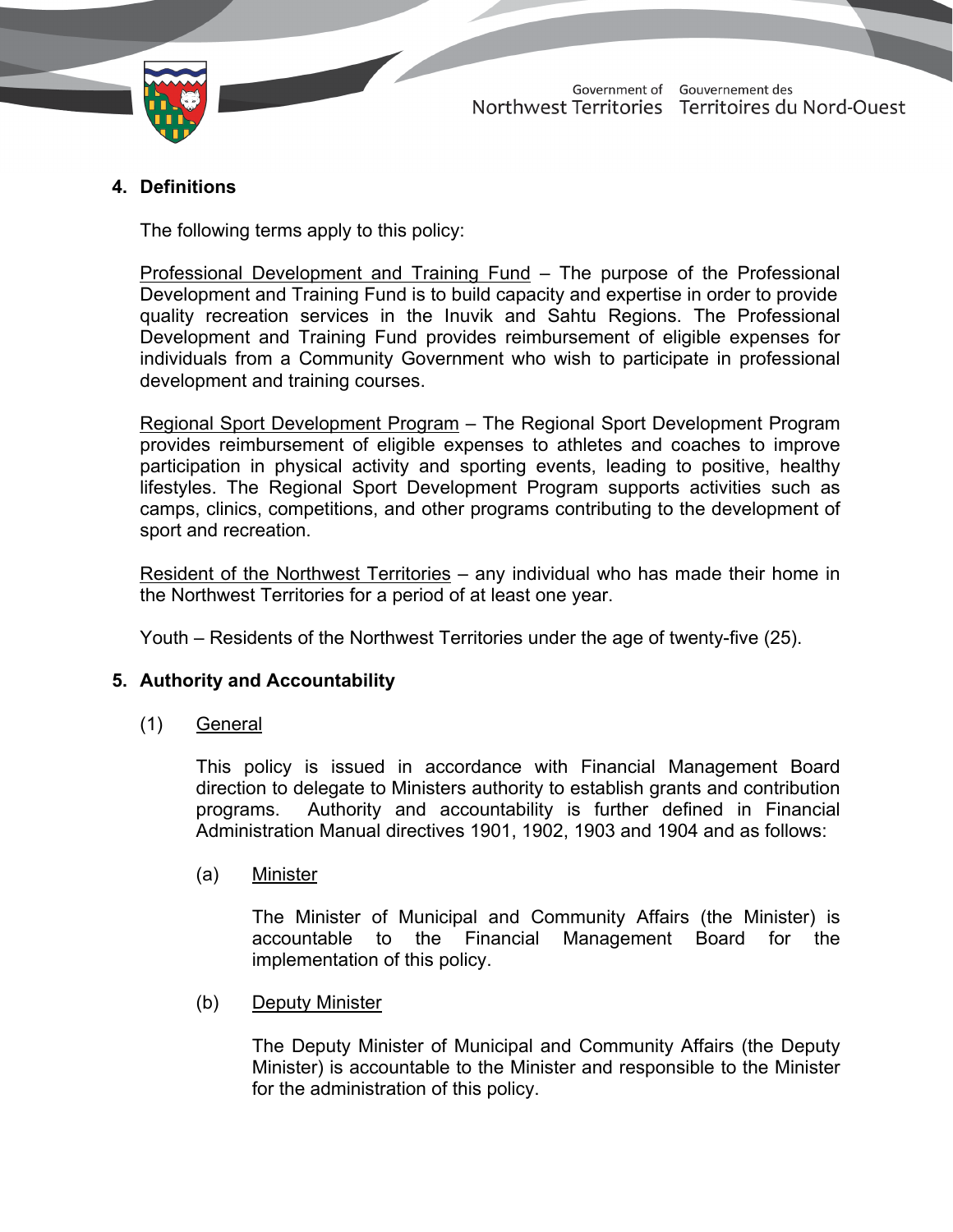

- (2) Specific
	- (a) Minister

The Minister may:

- (i) approve changes to this Policy;
- (ii) approve reimbursements according to the terms and conditions outlined in this Policy; and
- (iii) delegate the authority to approve reimbursements to the Deputy Minister.
- (b) Deputy Minister

The Deputy Minister has the following authority and accountability, which he or she may delegate to Regional Superintendents or Directors:

(i) Approve applications for reimbursement of eligible expenses incurred in relation to the Professional Development and Training Fund and the Regional Sport Development Program.

### **6. Provisions**

(1) Eligibility

Eligibility under this policy is restricted to applications from residents of the Northwest Territories who normally reside in the Inuvik and Sahtu Regions and/or who may have an affiliation with a Territorial Sport Organization.

Residents of the Northwest Territories who normally reside outside the Inuvik and Sahtu Regions have available programs that are supported by the Mackenzie Recreation Association.

(2) Eligible Expenses

Applicants may receive reimbursement of eligible expenses, up to the prescribed limits, for travel, accommodation, and registration fees only.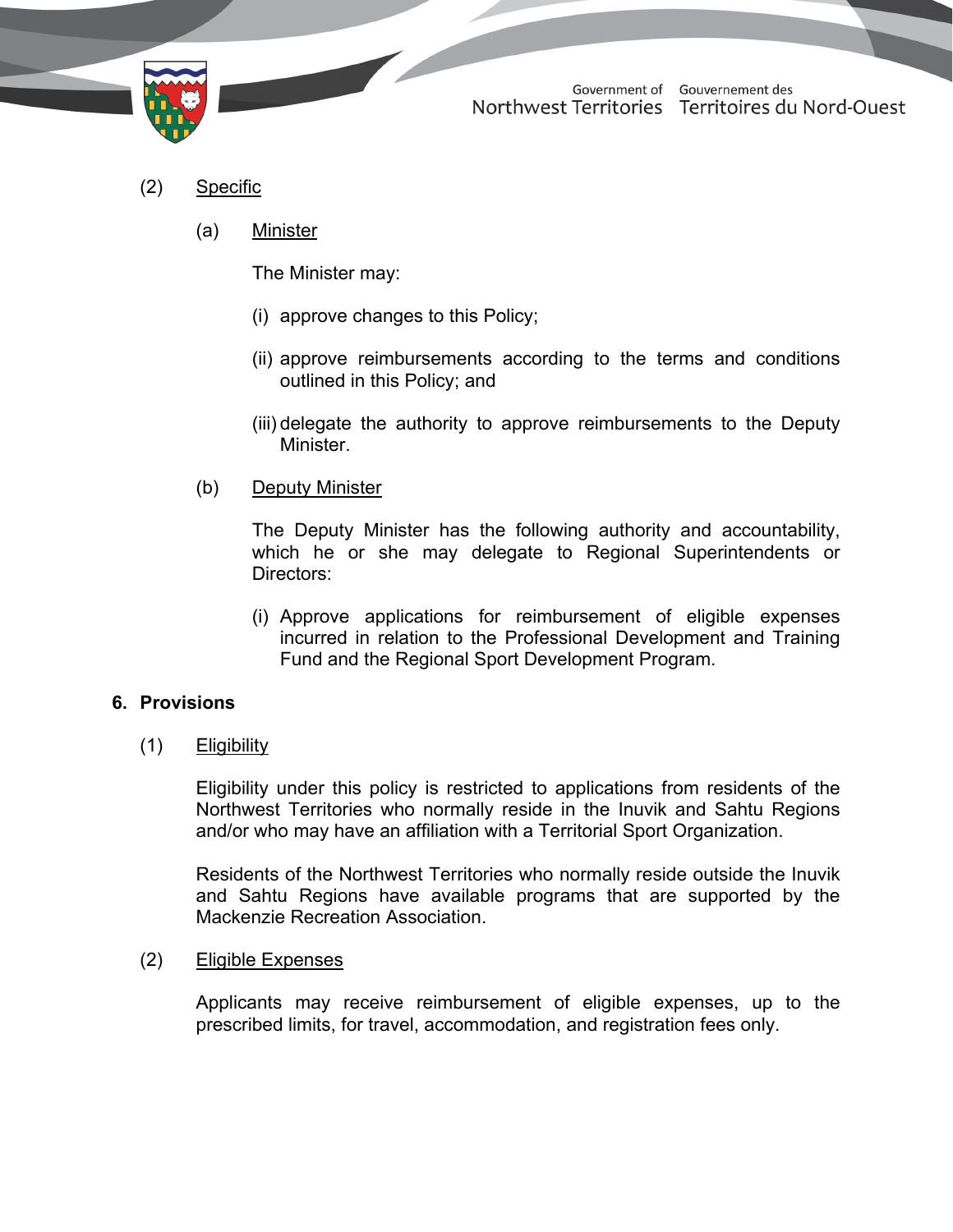

(3) Application

Applications on the applicable form must be submitted directly to the Department of Municipal and Community Affairs.

- (4) Criteria
	- (a) The Regional Sport Development Program may reimburse eligible expenses, up to the prescribed limits, related to participating in events such as camps, clinics, competitions, and other programs that contribute to the development of sport and recreation in the Northwest **Territories**
	- (b) The Professional Development and Training Fund funding may reimburse eligible expenses, up to the prescribed limits, related to professional development and training courses.
	- (c) Subject to available funds, youth applications for events that are held in Canada may be approved for reimbursement, up to a maximum of \$3000 per application. For events that take place outside the Northwest Territories, only travel expenses are eligible for a grant.
	- (d) Subject to available funds, adult applications for events that are held in the Northwest Territories may be approved for reimbursement, up to a maximum of \$1500 per application from the Regional Sport Development Program and up to a maximum of \$2000 per application from the Professional Development and Training Fund. Applications related to specialized training events held outside of the Northwest Territories, and which would not otherwise be available in the Northwest Territories, may be considered for reimbursement.
	- (e) Applications, with supporting documentation, may be submitted not more than three (3) months prior to an event taking place.
	- (f) Applications for events that will involve cash prizes or alcohol or gambling will not be approved.
- (5) Reimbursement
	- (a) Applicants must submit summary reports and original receipts within 30 days of an event taking place in order to receive reimbursement from the Regional Sport Development Program and the Professional Development and Training Fund.